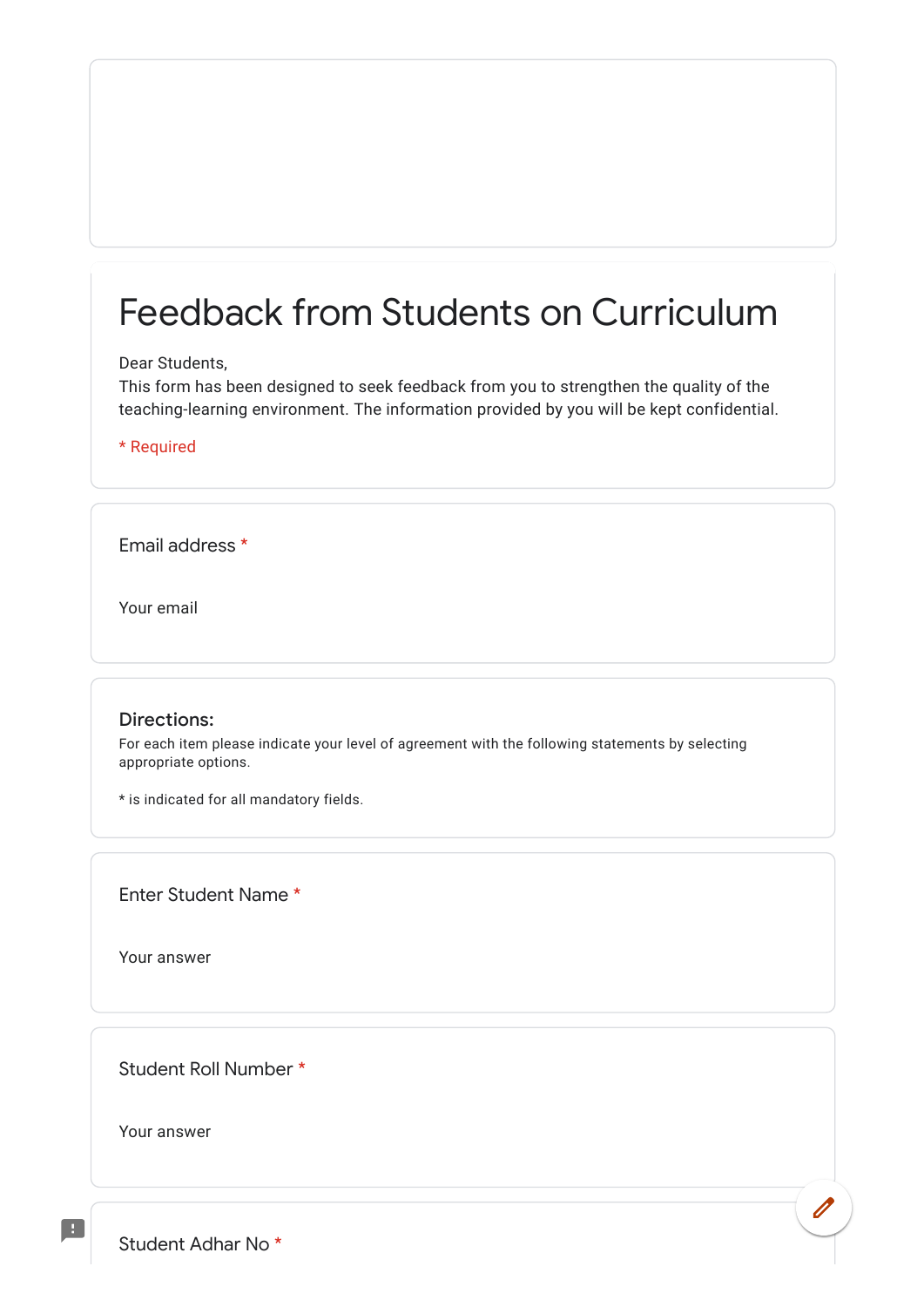Student Mobile No \*

Your answer

Student Gender \*

 $\bigcap$  Male

Female

 $\bigcap$  Prefer not to say

Student Email-ID \*

Your answer

| Year * |                      |  |
|--------|----------------------|--|
| Choose | $\blacktriangledown$ |  |
|        |                      |  |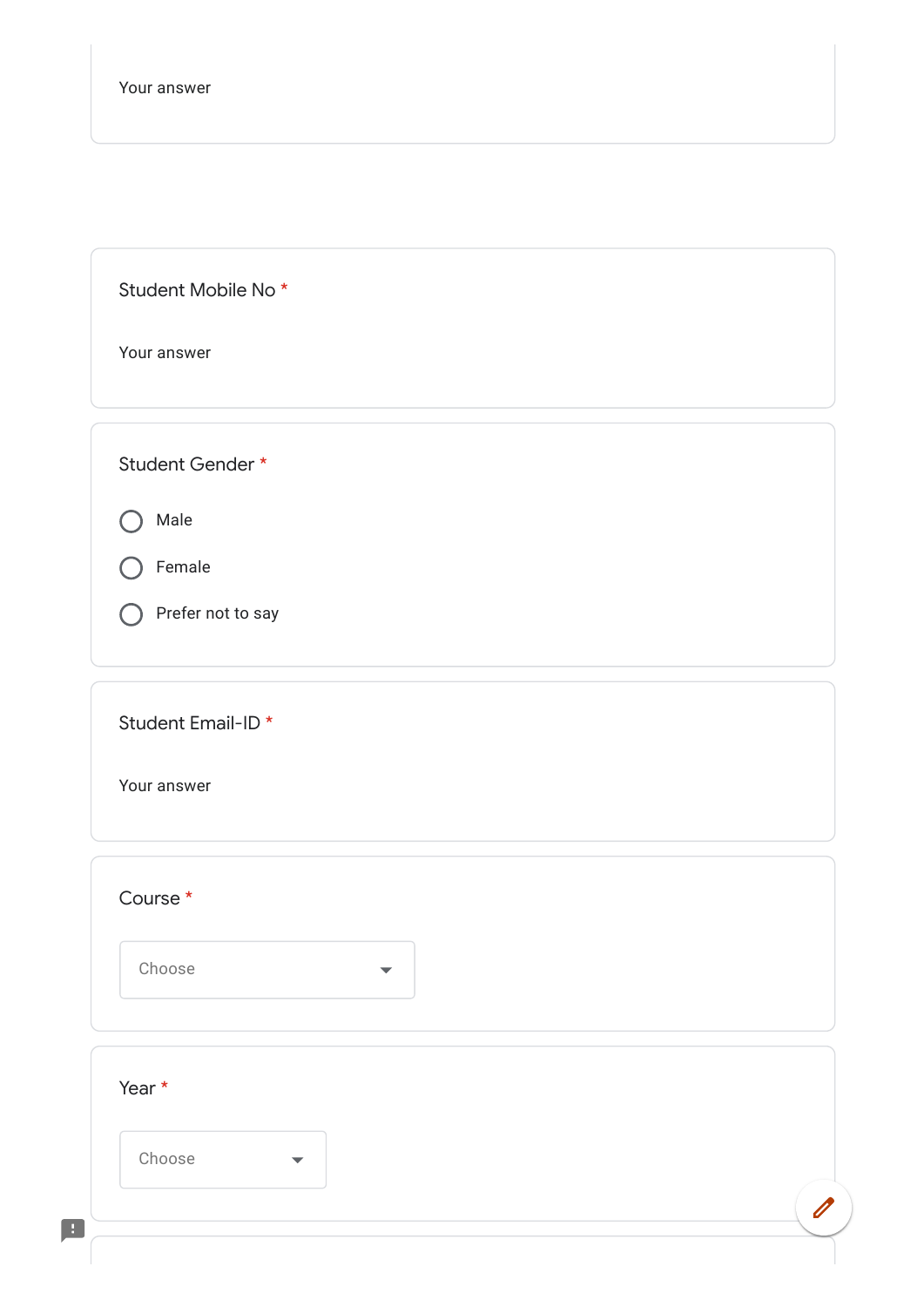| The curriculum is designed so as to enhance our employability * |  |
|-----------------------------------------------------------------|--|
| <b>Strongly Agree</b>                                           |  |
| Agree                                                           |  |
| Not Sure                                                        |  |
| Disagree                                                        |  |
| <b>Strongly Disagree</b>                                        |  |
|                                                                 |  |

The courses studied by me are relevant and the contents are revised at reasonable intervals \*

|  | <b>Strongly Agree</b> |
|--|-----------------------|
|--|-----------------------|





Disagree

Strongly Disagree

The courses studied by me have enhanced my knowledge as well as my skills and my capabilities.\* \*

Strongly Agree



H.



Disagree <sup>-</sup>

C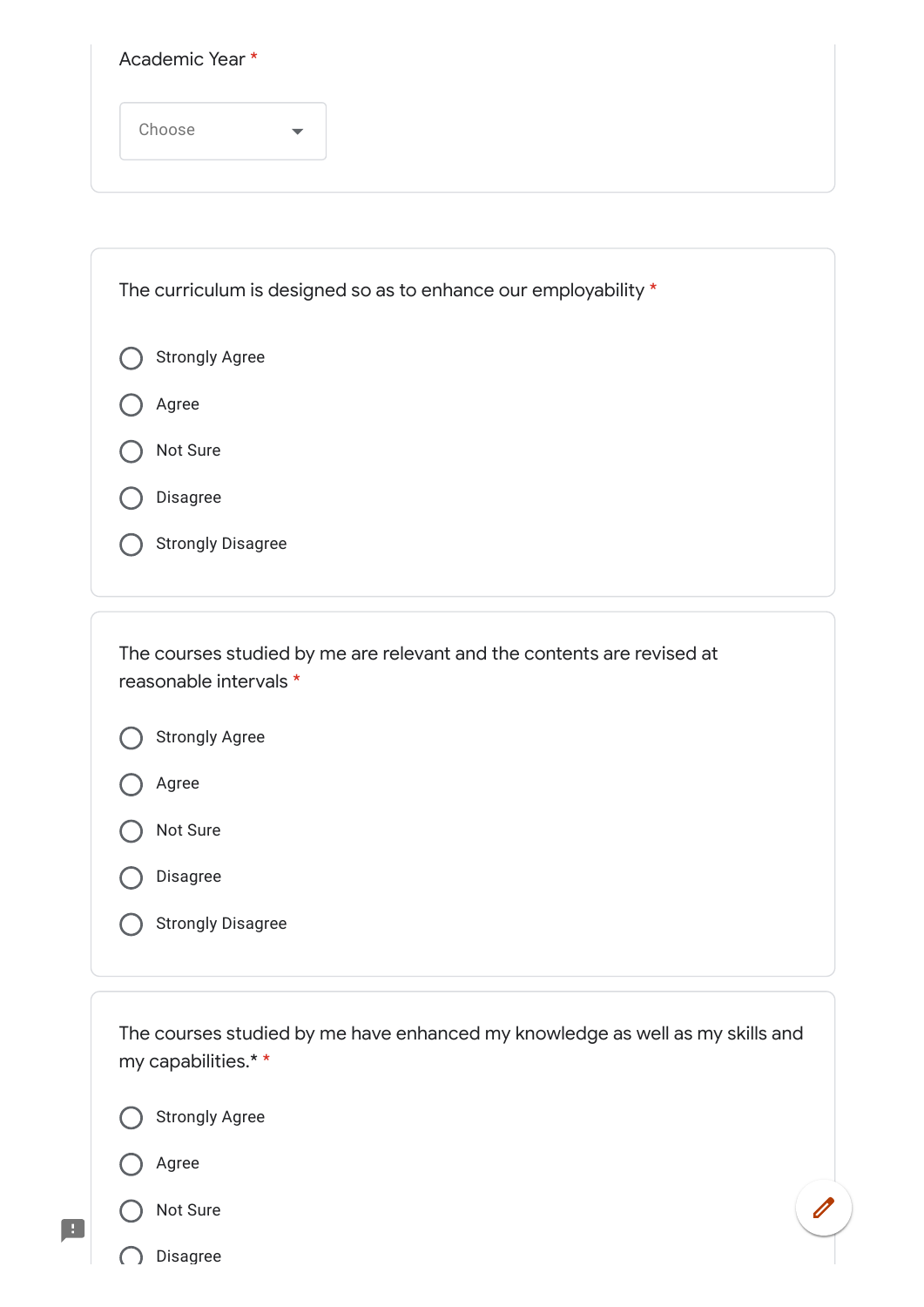| Strongly Disagree |
|-------------------|

g

Disaaraa

| The curriculum has a good combination of theory and practicals. * |
|-------------------------------------------------------------------|
| <b>Strongly Agree</b>                                             |
| Agree                                                             |
| Not Sure                                                          |
| Disagree                                                          |
| <b>Strongly Disagree</b>                                          |
|                                                                   |
| The curriculum has interdisciplinary relevance. *                 |
| <b>Strongly Agree</b>                                             |
| Agree                                                             |
| Not Sure                                                          |
| Disagree                                                          |
| <b>Strongly Disagree</b>                                          |
| The objectives of the curriculum are well defined. *              |
| <b>Strongly Agree</b>                                             |
| Agree                                                             |
| Not Sure                                                          |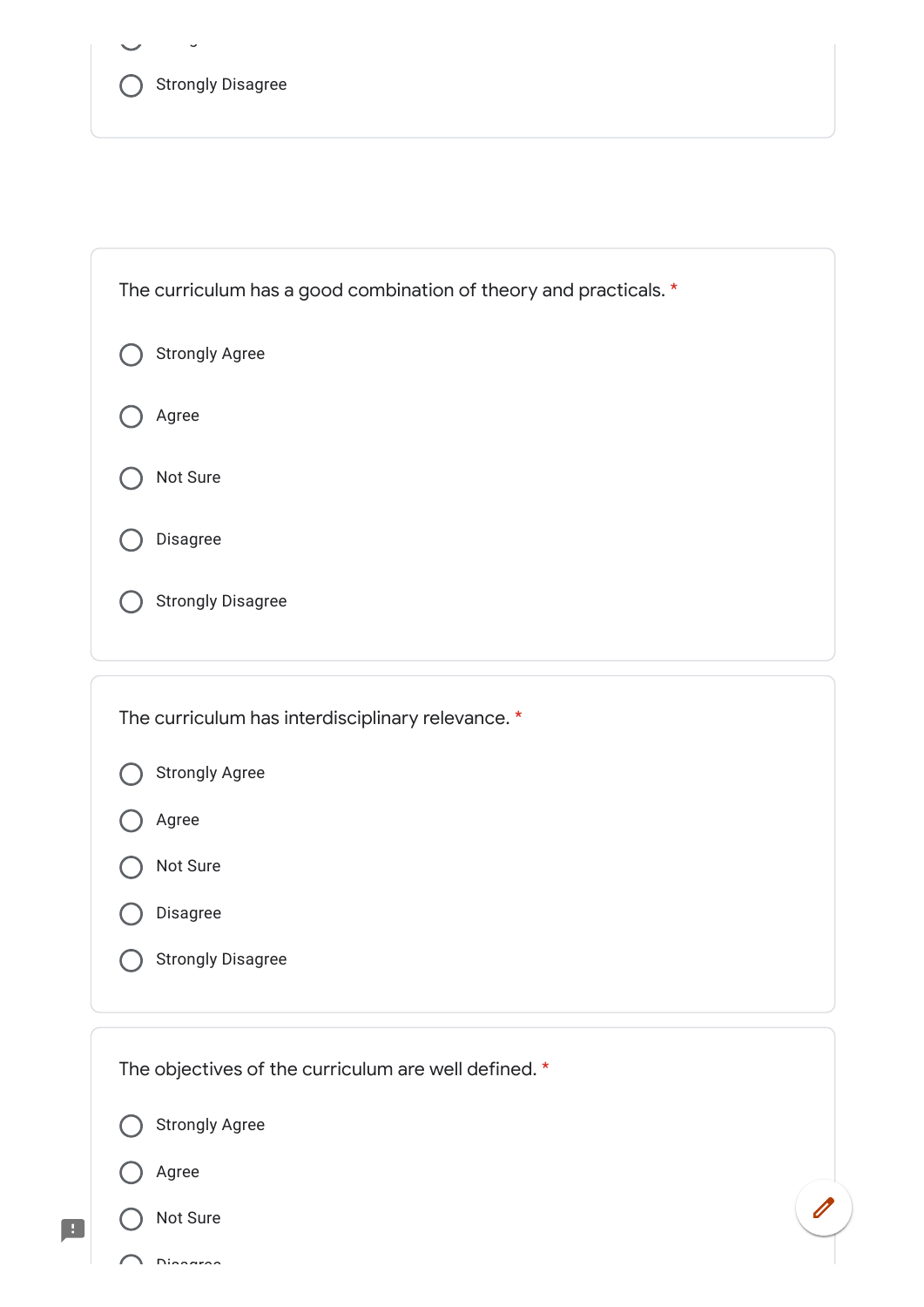O Disagree



| The curriculum is well structured. *                                  |  |
|-----------------------------------------------------------------------|--|
| <b>Strongly Agree</b>                                                 |  |
| Agree                                                                 |  |
| Not Sure                                                              |  |
| Disagree                                                              |  |
| <b>Strongly Disagree</b>                                              |  |
|                                                                       |  |
| The curriculum focuses on the development of a dynamic personality. * |  |
| <b>Strongly Agree</b>                                                 |  |
| Agree                                                                 |  |
| Not Sure                                                              |  |
| Disagree                                                              |  |
| <b>Strongly Disagree</b>                                              |  |
|                                                                       |  |
| The curriculum has value added knowledge. *                           |  |
| <b>Strongly Agree</b>                                                 |  |
|                                                                       |  |

Not Sure

Disagree

 $\blacksquare$